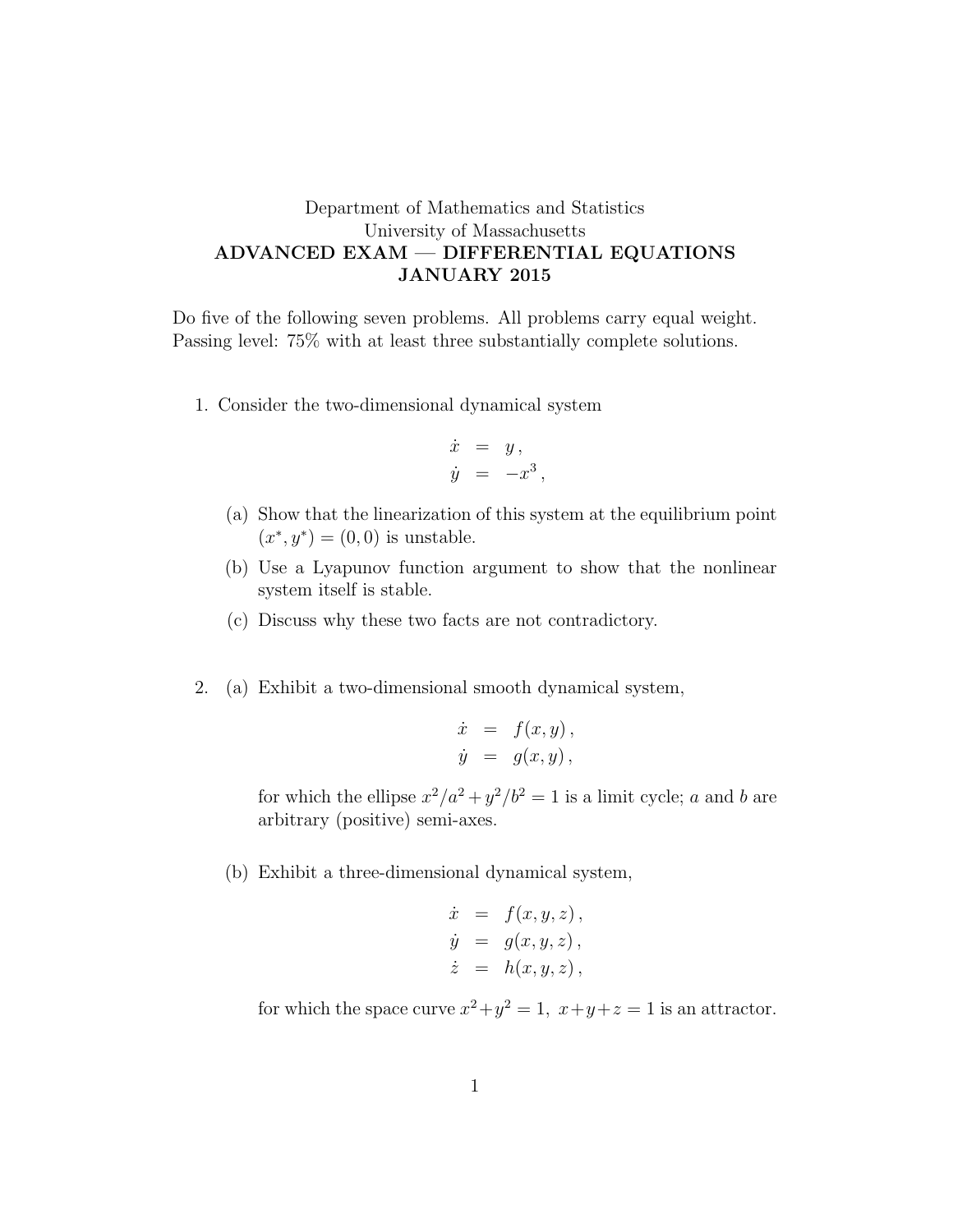3. Consider an ODE system written in the form

$$
\dot{x} = Ax + g(x), \quad \text{for } x \in \mathbb{R},
$$

where  $g(x)$  is a smooth function and  $|g(x)| = O(|x|^2)$  as  $|x| \to 0$ . Suppose that the coefficient matrix  $A$  has one strictly positive (real) eigenvalue. Prove that the origin  $x^* = 0$  is unstable.

- 4. Consider a harmonic function  $u(x, y)$  on the rectangular domain,  $R_L = \{ (x, y) \in \mathbb{R}^2 : 0 < x < L, 0 < y < 1 \}$ , where L is the length.
	- (a) For fixed  $L > 0$ , find the explicit solution  $u(x, y)$  having the boundary conditions:  $u = 0$  on the sides with  $y = 0, y = 1, x = 0$ , and  $u(L, y) = b \sin \pi y$  on the side with  $x = L$ ; b is any positive constant.
	- (b) Now consider a sequence of rectangles  $R_{L_n}$  with  $L_n \to +\infty$ , and allow  $b = b(L)$  to depend on L. What growth condition on  $b(L)$  is needed to ensure that the corresponding solution sequence,  $u_n(x, y)$ , tends to zero pointwise as  $L_n \to +\infty$ ?
	- (c) Construct a harmonic function  $v(x, y)$  on the semi-infinite domain,  $R_{\infty} = \{ (x, y) \in \mathbb{R}^2 : 0 < x < \infty, \ 0 < y < 1 \}$ , such that  $v = 0$ on the boundary of  $R_{\infty}$ , and yet v is positive throughout the interior of  $R_{\infty}$ .
- 5. Consider the elliptic boundary-value problem

$$
\Delta u + \alpha u = f(x) \quad \text{in } \Omega, \n u = 0 \quad \text{on } \partial\Omega,
$$

on a smooth bounded domain  $\Omega$  in  $R^n$ , where  $\alpha \in \mathbb{R}$  is a constant, and  $f \in L^2(\Omega)$ .

- (a) Suppose that  $\alpha < \lambda_1(\Omega)$ , the smallest eigenvalue of  $-\Delta$  on  $\Omega$ . Show that this boundary-value problem has a unique weak solution  $u \in H_0^1(\Omega)$ .
- (b) Suppose instead that  $\alpha = \lambda_1(\Omega)$ . What condition on f is required to ensure the existence of a weak solution? What can be said about the uniqueness of weak solutions in this case?